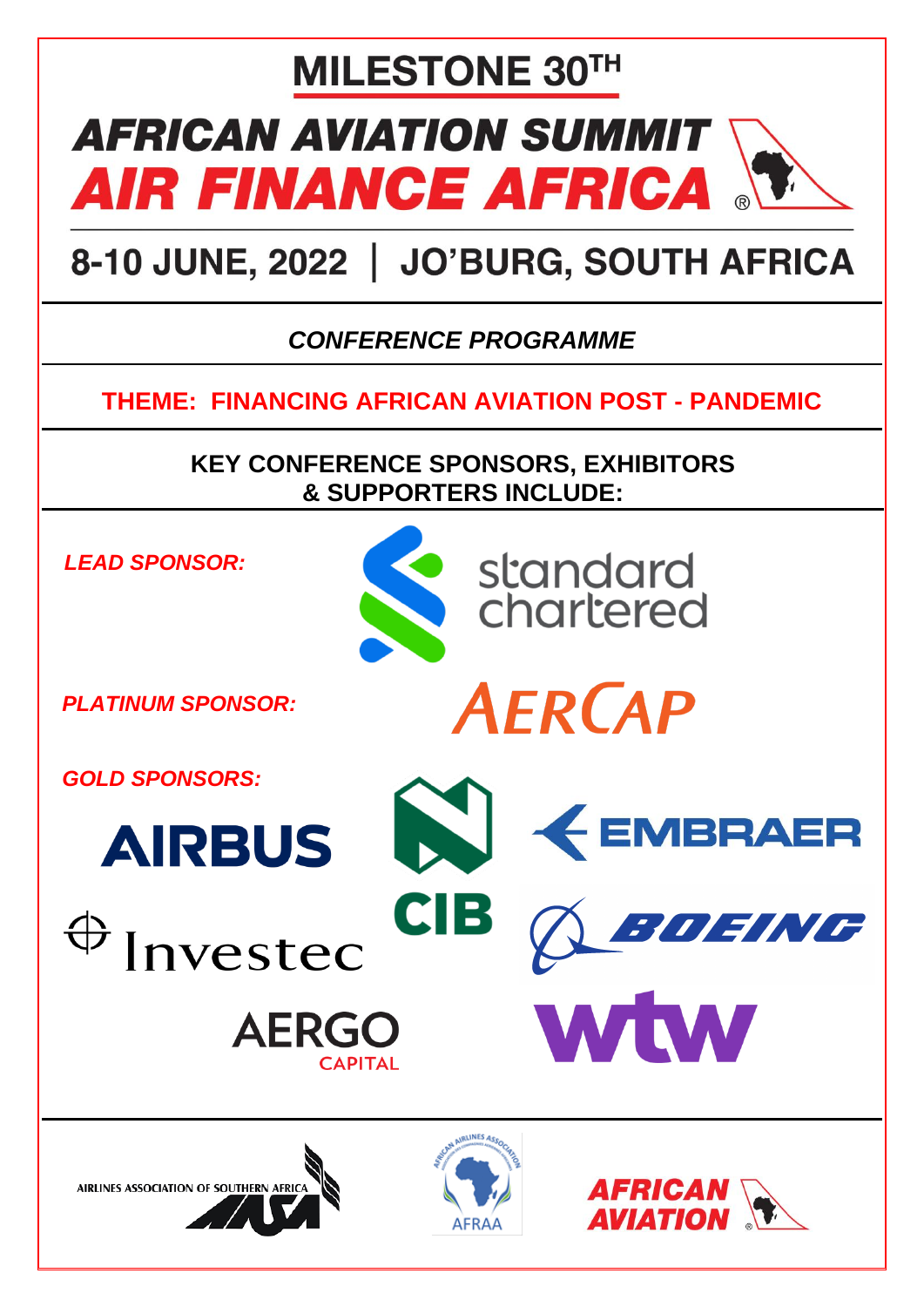# **AFRICAN AVIATION SUMMIT AIR FINANCE AFRICA**



### 8-10 JUNE, 2022 | JO'BURG, SOUTH AFRICA

### *CONFERENCE PROGRAMME*

**DAY ONE: WEDNESDAY, 8TH JUNE, 2022**

#### **THEME: FINANCING AFRICAN AVIATION POST - PANDEMIC**

5.30pm to 7.30pm

**Participants Registration & Name Badge Collection**

*Venue: San Deck, Sandton Sun Hotel*

#### **SPECIAL NETWORKING EVENING EVENTS**

### **WELCOMING COCKTAIL RECEPTION**

*Hosted By:*



*Time: 6.00pm to 7.30pm Venue: SAN DECK, SANDTON SUN HOTEL*

#### FOLLOWED BY: **WELCOMING DINNER**

*Hosted By:*



*Time: 7.30pm to 9.30pm Venue: THE HARD ROCK CAFÉ, NELSON MANDELA SQUARE, SANDTON*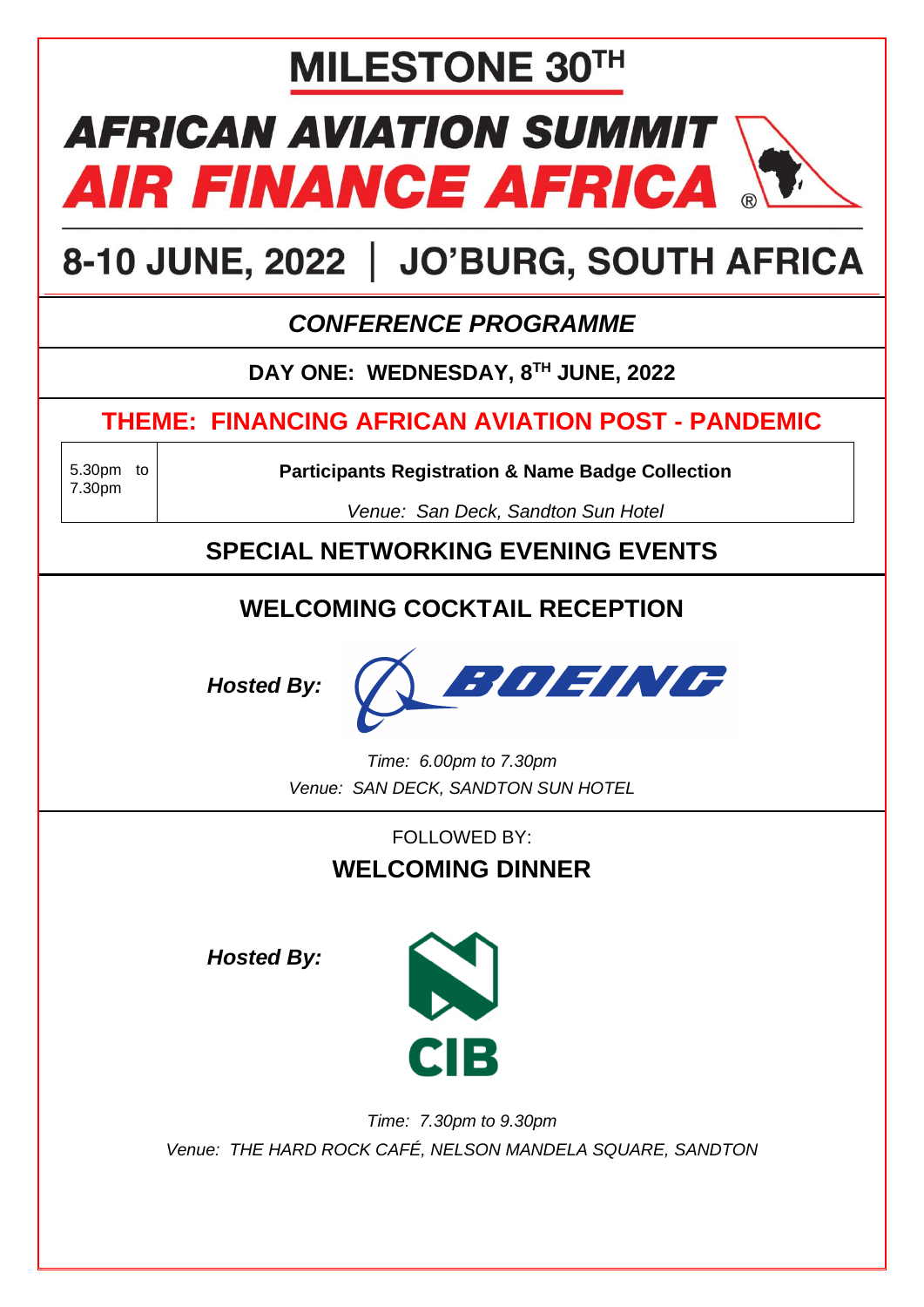# **AFRICAN AVIATION SUMMIT AIR FINANCE AFRICA**

#### **DAY TWO : THURSDAY, 9TH JUNE, 2022**

#### **OPENING SESSION** 08.00- Registration of Conference Participants **AERGO** 08.55am *Welcoming & Networking Refreshments -* **Hosted By***:*  09.00 **OPENING REMARKS BY THE CONFERENCE CHAIRMAN** Mr Nick Fadugba, Chief Executive Officer, African Aviation Services (AAS) 09.10 **WELCOME ADDRESS BY SOUTH AFRICAN AIRWAYS** Professor John Lamola, Executive Chairperson & CEO, South African Airways (SAA) 09.30 **AIR FINANCE AFRICA: CHALLENGES & OPPORTUNITIES)** Mr Will McCallum, Managing Director, Aviation Finance, Standard Chartered Bank, Ireland **CURRENT STATUS OF THE AFRICAN AIRLINE INDUSTRY** 09.50 Mr Abderahmane Berthé, Secretary General, African Airlines Association (AFRAA), Kenya **PROSPECTS FOR AIRLINE CO-OPERATION & CONSOLIDATION IN SOUTHERN AFRICA** 10.10 Mr Aaron Munetsi, Chief Executive, Airlines Association of Southern Africa (AASA) 10.30 Questions and Discussion **AERGO** 10.40 *Networking Refreshments Break –* **Hosted By: CADITAL** 11.00 **SPECIAL INTERVIEW: KENYA AIRWAYS** Mr Allan Kilavuka, Group Managing Director & CEO, Kenya Airways 11.40 **AIRLINE FINANCING IN AFRICA** *Including: Airline Balance Sheets and Business Models; Cash Management; RASKs / CASKs; Fuel; Access to Bank Debt, ECAs and Equity Investors; Buy or Lease?; PDPs; SLBs; ACMI & PBTH Leases; Ensuring Liquidity; External Factors* **Moderator:** Mr James Geldenhuys, Head, Aircraft Finance, Nedbank CIB, South Africa Panellists Include: Mr Elmar Conradie, Chief Executive Officer, FlySafair, South Africa Mr Gidon Novick, Co-Founder, LIFT Airline, South Africa Mr Fikile Mhlontlo, Interim Chief Financial Officer, South African Airways (SAA) Mr Zemedeneh Negatu, Chairman, Fairfax Africa Fund, USA Ms Lereece Rose, Senior Finance Director, Boeing Capital Corporation, UAE Mr Matheus Piorino, Head of Customer Finance, EMEA & Leasing, Embraer Mr Bradley Gordon, Head, Aviation Finance, Investec Bank, South Africa 12.20 Questions & Discussion 12.30 *LUNCH – Hosted By:* **AFRIAP**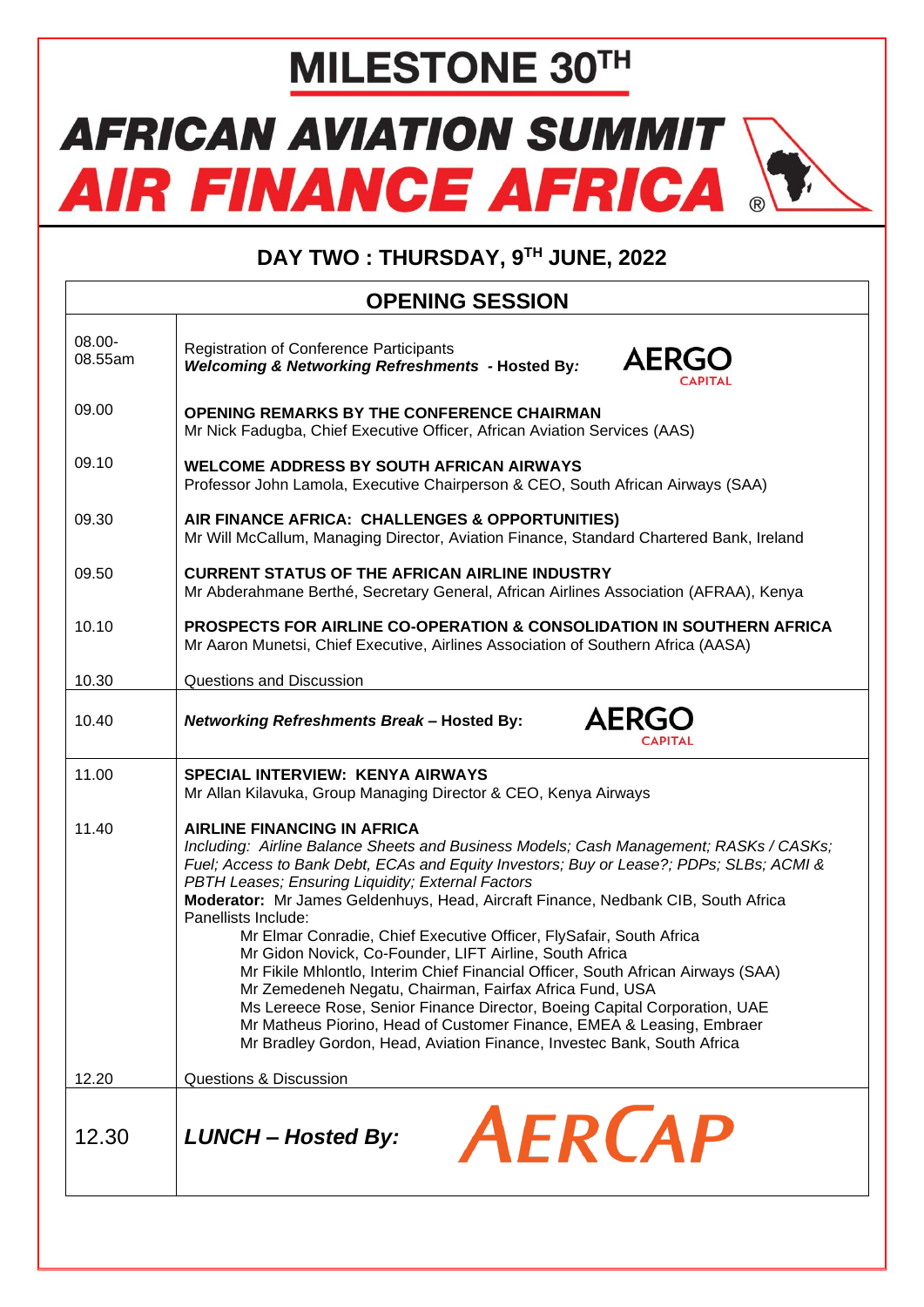#### **DAY TWO : THURSDAY, 9 TH JUNE, 2022** (continued)

| 14.00 | SPECIAL INTERVIEW: AERCAP, IRELAND<br>Mr Aengus Kelly, Executive Director & Chief Executive Officer, AerCap, Ireland                                                                                                                                                                                                                                                                                                                                                                                                                                                                                                                                                                                                                            |
|-------|-------------------------------------------------------------------------------------------------------------------------------------------------------------------------------------------------------------------------------------------------------------------------------------------------------------------------------------------------------------------------------------------------------------------------------------------------------------------------------------------------------------------------------------------------------------------------------------------------------------------------------------------------------------------------------------------------------------------------------------------------|
| 14.40 | <b>PANEL DISCUSSION: SUPPORTED FINANCE</b><br>Including: Update on Aircraft Sector Understanding Rules; Availability of ECA-backed Funding;<br>Role of Insurance-based Supported Finance; ECA Appetite for African Risk?; Is Cape Town<br><b>Convention Working?</b><br>Moderator: Mr Youngha Kim, Global Head, ECA Aviation Finance, JP Morgan, UK<br>Panellists include:<br>Mr Jacob Bakst, Senior Loan Officer, Export-Import Bank of the United States<br>Mr Will Cooper, Business Manager, Aerospace, UK Export Finance<br>Mr Afolabi Obisesan, Senior Manager, Guarantees & Specialised Finance, Afreximbank<br>Mr Philippe Calac, Head of Customer Finance, Africa, Airbus, France<br>A Senior Executive, African Development Bank (TBC) |
| 15.20 | Questions and Discussion                                                                                                                                                                                                                                                                                                                                                                                                                                                                                                                                                                                                                                                                                                                        |
| 15.30 | <b>AERGO</b><br><b>Networking Refreshment Break - Hosted By:</b><br><b>CAPITAL</b>                                                                                                                                                                                                                                                                                                                                                                                                                                                                                                                                                                                                                                                              |
| 16.00 | <b>SPECIAL INTERVIEW - AIRLINK</b><br>Mr Rodger Foster, CEO / Managing Director, Airlink, South Africa                                                                                                                                                                                                                                                                                                                                                                                                                                                                                                                                                                                                                                          |
| 16.40 | <b>WILLIS TOWERS WATSON PRESENTATION</b><br>Mr Charles Hollingworth, Executive Director, Aerospace, Willis Towers Watson, UK                                                                                                                                                                                                                                                                                                                                                                                                                                                                                                                                                                                                                    |
| 17.00 | <b>Questions and Discussion</b>                                                                                                                                                                                                                                                                                                                                                                                                                                                                                                                                                                                                                                                                                                                 |
| 17.20 | <b>CLOSING REMARKS</b>                                                                                                                                                                                                                                                                                                                                                                                                                                                                                                                                                                                                                                                                                                                          |

| 5.30pm<br>to<br>7.00pm  | AFRICAN AVIATION COCKTAIL RECEPTION<br><b>EMBRAER</b><br><b>Hosted By:</b><br>Venue: Exhibition Room, Sandton Convention Centre                         |
|-------------------------|---------------------------------------------------------------------------------------------------------------------------------------------------------|
| 7.00pm<br>tο<br>10.00pm | <b>AIR FINANCE AFRICA GALA DINNER</b><br>Standard<br>Charlered<br><b>Hosted By:</b><br><b>Maximillien Restaurant, Da Vinci Hotel, Sandton</b><br>Venue: |